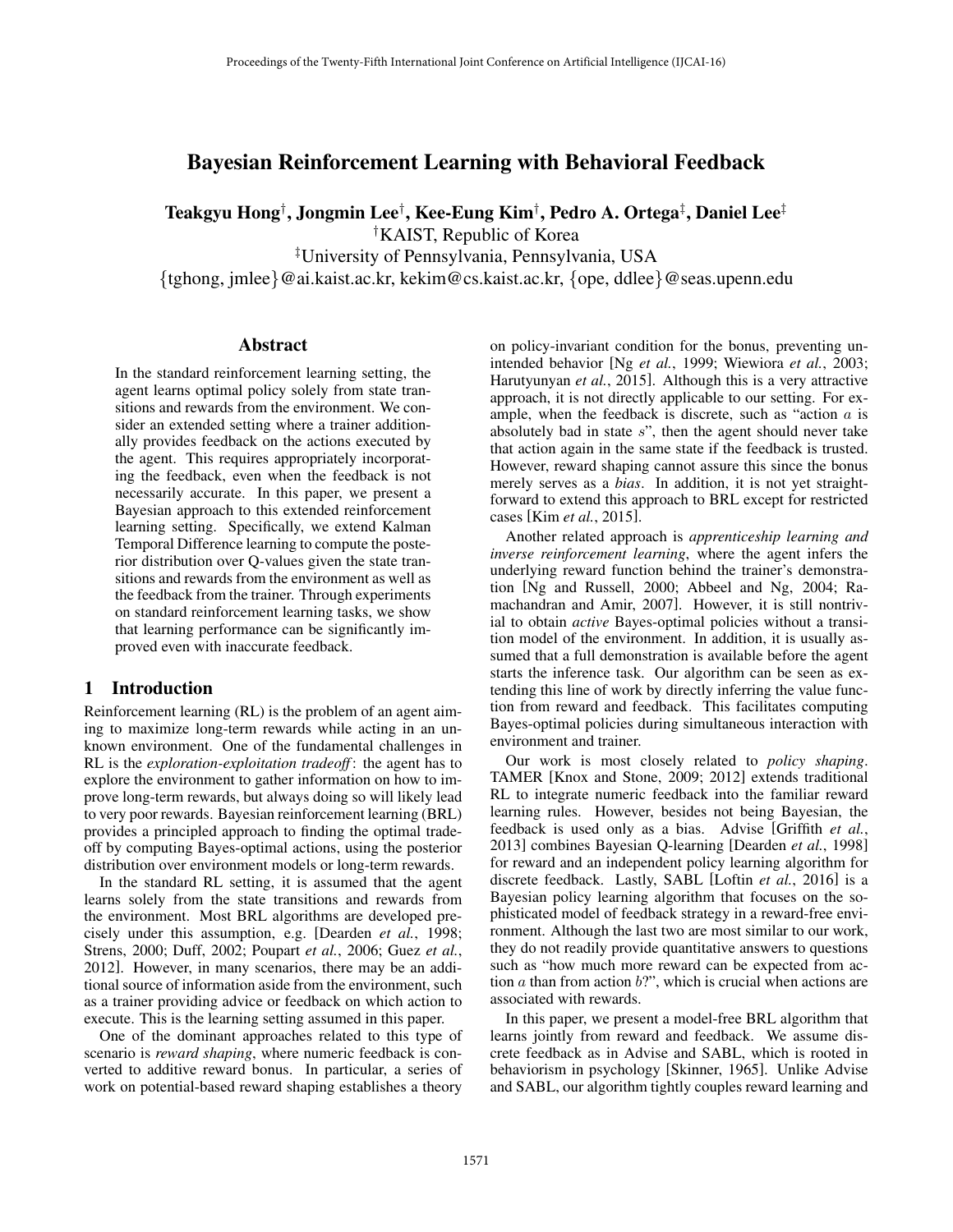Algorithm 1: KTD posterior update **In** :  $\mathbf{o}^{(t)} = \langle s^{(t)}, a^{(t)}, r^{(t)}, s^{(t+1)}, a^{(t+1)} \rangle$ : state transition and reward observation ;  $\mu^{(t-1)}$ ,  $\Sigma^{(t-1)}$ : mean, cov of  $Pr(\mathbf{w}^{(t-1)} | \mathbf{o}^{(1:t-1)})$ **Out:**  $\boldsymbol{\mu}^{(t)}$ ,  $\boldsymbol{\Sigma}^{(t)}$ : mean, cov of  $\Pr(\mathbf{w}^{(t)} | \mathbf{o}^{(1:t)})$  $\bar{\mu}^{(t)} = \mu^{(t-1)} \cdot \bar{\Sigma}^{(t)} = \Sigma^{(t-1)} + \Sigma_w$  $h = \phi(s^{(t)}, a^{(t)}) - \gamma \phi(s^{(t+1)}, a^{(t+1)})$  $K^{(t)} = \frac{1}{\sigma_r^2 + \mathbf{h}^\top \bar{\mathbf{\Sigma}}^{(t)} \mathbf{h}} \bar{\mathbf{\Sigma}}^{(t)} \mathbf{h}$  $\boldsymbol{\mu}^{(t)} = \bar{\boldsymbol{\mu}}^{(t)} + K^{(t)} (r^{(t)} - \mathbf{h}^\top \bar{\boldsymbol{\mu}}^{(t)})$  $\mathbf{\Sigma}^{(t)} = (I - K^{(t)} \mathbf{h}^{\top}) \bar{\mathbf{\Sigma}}^{(t)}$ 

feedback learning. This is achieved by a generative model of reward and feedback to track posterior over value functions.

### 2 Background

#### 2.1 Kalman Temporal Difference (KTD) Learning

Our algorithm is an extension of Kalman Temporal Difference (KTD) [Geist and Pietquin, 2010], a model-free BRL based on Kalman filter to track posterior distribution over Q $function<sup>1</sup>$ . Specifically, suppose that the agent observes transition  $\mathbf{o}^{(t)} = \langle s^{(t)}, a^{(t)}, r^{(t)}, s^{(t+1)}, a^{(t+1)} \rangle$  at time step *t*, and the Q-function is linearly parameterized by

$$
Q(s, a) = \boldsymbol{\phi}(s, a)^\top \mathbf{w},
$$

where  $\phi(s, a) = [\phi_1(s, a) \cdots \phi_K(s, a)]^\top$  is the set of basis functions and w is the parameter vector. Using Bellman equation, observed rewards are assumed to be generated by

$$
r^{(t)} = Q(s^{(t)}, a^{(t)}) - \gamma Q(s^{(t+1)}, a^{(t+1)}) + \epsilon^{(t)}, \quad (1)
$$

where  $\gamma$  is the discount rate and noise  $\epsilon^{(t)} \sim \mathcal{N}(0, \sigma_r^2)$  is the observation noise. The parameter vector w is a latent variable that evolves by

$$
\mathbf{w}^{(t)} = \mathbf{w}^{(t-1)} + \boldsymbol{\nu}^{(t-1)},
$$
 (2)

where  $\nu^{(t-1)} \sim \mathcal{N}(0, \Sigma_w)$  is the process noise. Thus, we can use Kalman filter for this linear dynamical system to track multivariate Normal (MVN) posterior  $Pr(\mathbf{w}^{(t)} | \mathbf{o}^{(1:t)})$ , using the state transition model defined by Eq. (2) and the observation model defined by Eq. (1). KTD is shown in Alg. 1.

#### 2.2 Truncated Multivariate Normal Distribution

At the core of our algorithm, we use the truncated MVN distribution. This distribution, denoted by  $x \sim t \mathcal{N}(\mu, \Sigma, a)$ , is defined as  $x \sim \mathcal{N}(\mu, \Sigma)$  with truncation  $x \ge a$  (i.e.  $p(\mathbf{x}) = 0$  if  $x_i < a_i$  for any *i*)<sup>2</sup>. Thus,  $\phi$  and  $\Phi$  denoting the PDF and CDF of the MVN respectively<sup>3</sup>, the PDF of  $t\mathcal{N}(\boldsymbol{\mu}, \boldsymbol{\Sigma}, \mathbf{a})$  is defined by

$$
f(\mathbf{x}; \boldsymbol{\mu}, \boldsymbol{\Sigma}, \mathbf{a}) = \frac{\phi(\mathbf{x}; \boldsymbol{\mu}, \boldsymbol{\Sigma})}{\Phi(\mathbf{a}; \boldsymbol{\mu}, \boldsymbol{\Sigma})}
$$

for  $x > a$  and 0 otherwise.

The first and second moments of the truncated *d*-variate Normal distribution  $t\mathcal{N}(\mu, \Sigma, \mathbf{a})$  can be obtained from the derivatives of moment generating function [Tallis, 1961]. We start with the zero-mean truncated MVN  $t\mathcal{N}(\mathbf{0}, \Sigma, \mathbf{a})$ , whose moments are computed from the following formula:

$$
\alpha E[x_i] = \sum_{k=1}^{d} \sigma_{ik} F_k(a_k) \tag{3}
$$

$$
\alpha E[x_i x_j] = \alpha \sigma_{ij} + \sum_{k=1}^d \frac{\sigma_{ik} \sigma_{jk}}{\sigma_{kk}} [a_k F_k(a_k)]
$$
(4)  
+ 
$$
\sum_{k=1}^d \sigma_{ik} \sum_{q \neq k} \left( \sigma_{jq} - \frac{\sigma_{kq} \sigma_{jk}}{\sigma_{kk}} \right) F_{kq}(a_k, a_q)
$$

where  $\alpha = \Pr(\mathbf{x} \ge \mathbf{a}) = \Phi(\mathbf{a}; \mathbf{0}, \Sigma)$ , and  $F_k$  and  $F_{kq}$  are the first and second derivatives of  $\Phi(\mathbf{x}; \mathbf{0}, \Sigma)$  at  $\mathbf{x} = \mathbf{a}$ :

$$
F_k(a_k) = \phi(a_k; 0, \sigma_{kk}) \Phi(\mathbf{a}_{-k}; \boldsymbol{\mu}_{-k|k}(a_k), \boldsymbol{\Sigma}_{-k|k})
$$
  

$$
F_{kq}(a_k, a_q) = \phi(a_k, a_q; \mathbf{0}, \boldsymbol{\Sigma}_{(k,q),(k,q)})
$$
  

$$
\cdot \Phi(\mathbf{a}_{-(k,q)}; \boldsymbol{\mu}_{-(k,q)|(k,q)}(a_k, a_q), \boldsymbol{\Sigma}_{-(k,q)|(k,q)})
$$

Here,  $\mu_{-k|k}(a_k)$  and  $\Sigma_{-k|k}$ , as well as  $\mu_{-(k,q)|(k,q)}(a_k, a_q)$ and  $\Sigma_{-(k,q)|(k,q)}$  denote the conditional means and covariances, e.g.  $\mu_{-k|k}(a_k) = \sum_{-k,k} \sum_{k}^{-1} a_k$  is the mean of  $[x_1, \ldots, x_{k-1}, x_{k+1}, \ldots, x_d]$  conditioned at  $x_k = a_k$ , and  $\sum_{-k|k} = \sum_{-k|k} - \sum_{-k,-k} - \sum_{-k,k} \sum_{k,k}^{-1} \sum_{k,-k}$  is the correponding conditional covariance matrix.

For  $x' \sim t \mathcal{N}(\mu, \Sigma, a)$  with non-zero mean  $\mu$ , we use the fact that  $\mathbf{x}' = \mathbf{x} + \boldsymbol{\mu}$  with  $\mathbf{x} \sim t\mathcal{N}(\mathbf{0}, \boldsymbol{\Sigma}, \mathbf{a} - \boldsymbol{\mu})$ :

$$
E[\mathbf{x}'] = E[\mathbf{x}] + \boldsymbol{\mu} \tag{5}
$$

$$
E[\mathbf{x}'\mathbf{x}'^{\top}] = E[\mathbf{x}']E[\mathbf{x}']^{\top} + E[\mathbf{x}\mathbf{x}^{\top}] - E[\mathbf{x}]E[\mathbf{x}]^{\top} \quad (6)
$$

where  $E[\mathbf{x}]$  and  $E[\mathbf{x}\mathbf{x}^{\top}]$  are obtained from Eq. (3) and (4).

While the above result applies to axis-aligned truncations, Tallis [1965] generalizes this result to truncated MVN  $t\mathcal{N}(\mu, \Sigma, A, a)$  with plane truncation  $A x \ge a$  where A is a  $k \times d$  matrix representing  $k$  independent planes. The main idea is to find a transformation of x that reduces to the axisaligned truncation case. Specifically, consider the  $d \times d$  matrix

$$
\mathbf{B} = \left[ \begin{array}{c} \mathbf{A} \\ \mathbf{C} \mathbf{\Sigma}^{-1} \end{array} \right] \tag{7}
$$

where C is a  $(d - k) \times d$  matrix with rows orthonormal to the rows of A. Note that  $y = Bx$ , the truncation is now axis-aligned, i.e.  $y \geq [a; -\infty]$ . From  $x = B^{-1}y$ ,

$$
E[\mathbf{x}] = \mathbf{B}^{-1} E[\mathbf{y}] \tag{8}
$$

$$
E[\mathbf{x}\mathbf{x}^{\top}] = \mathbf{B}^{-1} E[\mathbf{y}\mathbf{y}^{\top}] (\mathbf{B}^{-1})^{\top}
$$
 (9)

where  $E[\mathbf{y}]$  and  $E[\mathbf{y}\mathbf{y}^\top]$  are obtained from Eq. (3)–(6).

<sup>&</sup>lt;sup>1</sup>KTD is a family of algorithms for different types of RL tasks. Here, KTD refers to KTD-SARSA, which is for evaluating Qfunction.

<sup>&</sup>lt;sup>2</sup>There are single-tail and two-sided truncation versions of the distribution, but we use the single-tail truncation in this paper.

<sup>&</sup>lt;sup>3</sup>The common definition of CDF is  $Pr(\mathbf{x} \le \mathbf{a})$ , but we define it as  $\Phi(\mathbf{a}) = \Pr(\mathbf{x} \geq \mathbf{a})$  since we will be interested in truncating out the lower tail.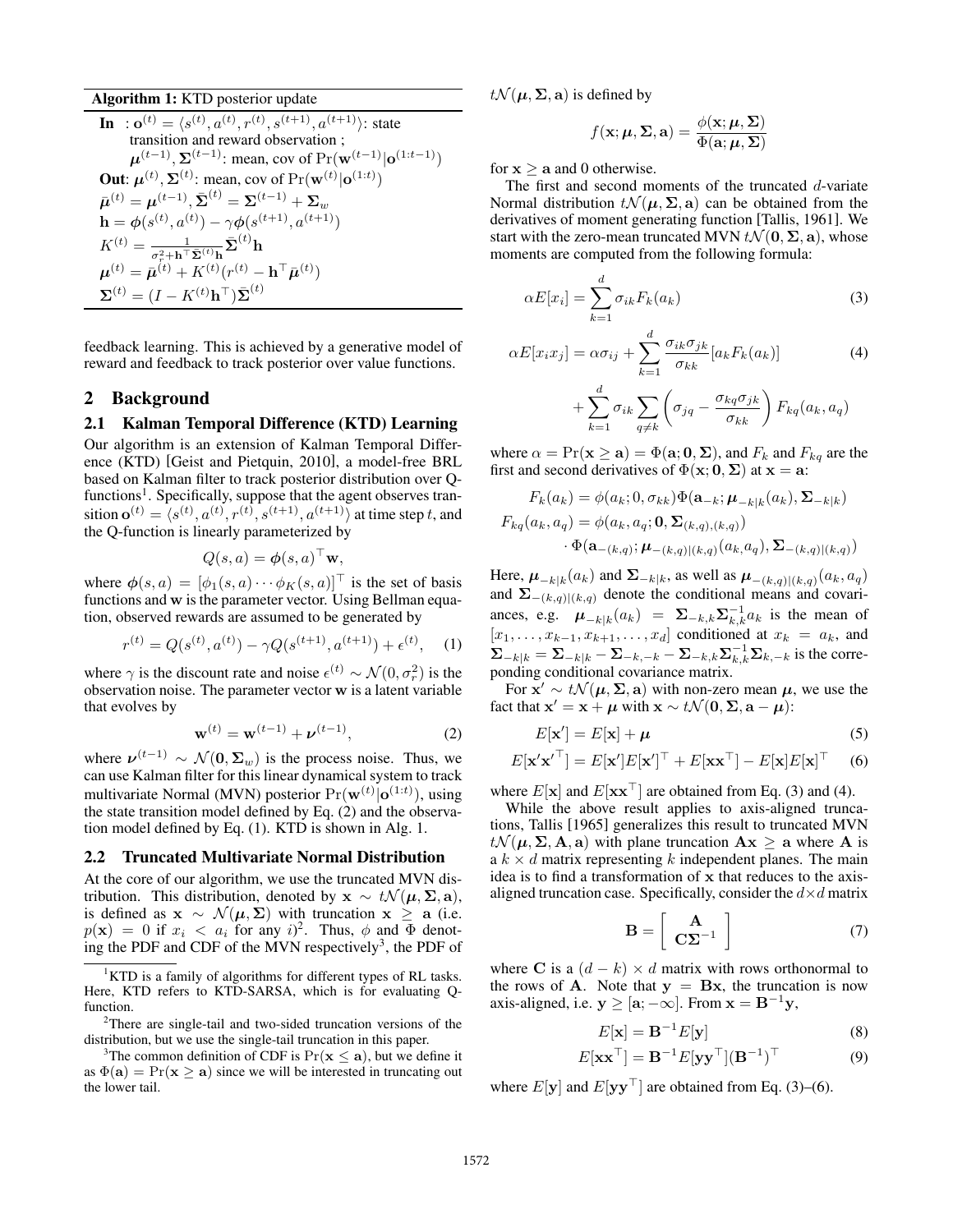Finally, the moments for the complementary area of the truncation can be also easily obtained. Let  $t\mathcal{N}^c(\mu, \Sigma, \mathbf{a})$  denote the truncated MVN with truncation  $x \not\ge a$ . Given random variable  $z \sim \mathcal{N}(\mu, \Sigma)$ , we can decompose it into two terms,  $z = \delta(z \ge a)z + \delta(z \ge a)z$ . Note that this is a mixture distribution with the first component being  $z_1 \sim t \mathcal{N}(\mu, \Sigma, \mathbf{a})$ with mixture proportion  $\alpha = \Phi(\mathbf{a}; \mu, \Sigma)$  and the second component being  $z_2 \sim t\mathcal{N}^c(\mu, \Sigma, \mathbf{a})$  with mixture proportion  $1 - \alpha$ . From this, we can obtain moments  $E[\mathbf{z}_2]$  and  $E[\mathbf{z}_2\mathbf{z}_2]$  from

$$
\boldsymbol{\mu} = \alpha E[\mathbf{z}_1] + (1 - \alpha)E[\mathbf{z}_2] \tag{10}
$$

$$
\mathbf{\Sigma} + \boldsymbol{\mu}\boldsymbol{\mu}^{\top} = \alpha E[\mathbf{z}_1 \mathbf{z}_1^{\top}] + (1 - \alpha) E[\mathbf{z}_2 \mathbf{z}_2^{\top}] \qquad (11)
$$

by replacing  $E[\mathbf{z}_1]$  and  $E[\mathbf{z}_1 \mathbf{z}_1]$  with the results computed from Eq.  $(3)$ – $(6)$ .

#### 3 Learning from Reward and Feedback

As we discussed earlier, prior work on handling discrete feedback has either interpreted it as a numeric value for learning value functions (reward shaping) or used it directly for learning parameterized policies (policy shaping). In this section, we present our algorithm that addresses the limitation of these approaches by directly using discrete feedback for learning value functions.

Specifically, we extend KTD to learn jointly from reward and feedback. The observation at time step *t* is now  $\hat{\mathbf{o}}^{(t)}$  =  $\langle s^{(t)}, a^{(t)}, r^{(t)}, f^{(t)}, s^{(t+1)}, a^{(t+1)} \rangle$ , and the posterior over the parameters  $\mathbf{w}^{(t)}$  of Q-function is given by

$$
\Pr(\mathbf{w}^{(t)}|\hat{\mathbf{o}}^{(1:t)}) \propto \int [\Pr(\mathbf{w}^{(t-1)}|\hat{\mathbf{o}}^{(1:t-1)}) \cdot \Pr(\mathbf{w}^{(t)}|\mathbf{w}^{(t-1)}) \cdot \Pr(\mathbf{w}^{(t)}) \cdot \Pr(r^{(t)}, f^{(t)}|s^{(t)}, a^{(t)}, s^{(t+1)}, a^{(t+1)}, \mathbf{w}^{(t)})] d\mathbf{w}^{(t-1)}
$$

which is essentially the recursive equation of forward probabilities in HMMs. Our model assumes that reward and feedback are conditionally independent given Q-function, i.e.

$$
\Pr(r^{(t)}, f^{(t)} | s^{(t)}, a^{(t)}, s^{(t+1)}, a^{(t+1)}, \mathbf{w}^{(t)})
$$
\n
$$
= \Pr(r^{(t)} | s^{(t)}, a^{(t)}, s^{(t+1)}, a^{(t+1)}, \mathbf{w}^{(t)})
$$
\n
$$
\Pr(f^{(t)} | s^{(t)}, a^{(t)}, \mathbf{w}^{(t)}).
$$

The graphical model for our algorithm is depicted in Fig. 1.

Our main focus here is on the likelihood of discrete feedback  $Pr(f^{(t)}|s^{(t)}, a^{(t)}, \mathbf{w}^{(t)})$ . In this work, we assume that the feedback is binary (as in [Griffith *et al.*, 2013]), representing whether the last action  $a^{(t)}$  executed by the agent was optimal or not, from a potentially imperfect trainer. In a task with *M* actions, the optimality of an action is equivalent to its Q-value being no less than those of other actions. More formally, action  $a$  is optimal if and only if  $M - 1$  dimensional vector  $d \geq 0$ , defined by

$$
\mathbf{d}=\mathbf{D}_a\mathbf{q}
$$

where  $D_a$  is the  $(M - 1) \times M$  matrix that yields differences in Q-values, e.g. assuming that  $a = a_1$ ,

$$
\mathbf{D}_{a_1} = \begin{bmatrix} 1 & -1 & 0 & \cdots & \cdots & 0 \\ 1 & 0 & -1 & 0 & \cdots & 0 \\ 1 & 0 & 0 & -1 & \cdots & 0 \\ \vdots & \vdots & \vdots & \vdots & \ddots & 0 \\ 1 & 0 & \cdots & \cdots & 0 & -1 \end{bmatrix},
$$



Figure 1: The graphical model of KTD extended for learning from reward and feedback. Feedback *f* and reward *r* are generated from the latent action-value function parameterized by w. The states and actions are omitted to avoid clutter.

and q is the *M*-dimensional vector of Q-values, i.e.

$$
\mathbf{q} = \mathbf{\Phi}_s \mathbf{w} = \begin{bmatrix} \phi(s, a_1)^\top \\ \phi(s, a_2)^\top \\ \vdots \\ \phi(s, a_M)^\top \end{bmatrix} \mathbf{w}.
$$

Combining the equations, action *a* is optimal if and only if

$$
\mathbf{D}_a \mathbf{\Phi}_s \mathbf{w} \geq \mathbf{0}.
$$

Thus, feedback *f* from the trainer whether action *a* is optimal (*good*) or sub-optimal (*bad*) is defined using the above:

$$
\Pr(f = good | s, a, \mathbf{w}) = \begin{cases} \rho_{TP} & \text{if } \mathbf{D}_a \mathbf{\Phi}_s \mathbf{w} \ge \mathbf{0} \\ 1 - \rho_{TN} & \text{if } \mathbf{D}_a \mathbf{\Phi}_s \mathbf{w} \not\ge \mathbf{0} \end{cases}
$$

$$
\Pr(f = bad | s, a, \mathbf{w}) = \begin{cases} 1 - \rho_{TP} & \text{if } \mathbf{D}_a \mathbf{\Phi}_s \mathbf{w} \ge \mathbf{0} \\ \rho_{TN} & \text{if } \mathbf{D}_a \mathbf{\Phi}_s \mathbf{w} \not\ge \mathbf{0} \end{cases}
$$

where  $\rho_{TP}$  and  $\rho_{TN}$  are the true positive and true negative rates of feedback accuracy.

We are now ready to derive posterior over w given feedback, which is shown to be a mixture of two component distributions. As an example, when  $f = good$ ,

$$
Pr(\mathbf{w}|f = good, s, a) = \frac{1}{\eta} \left[ \rho_{TP} Pr(\mathbf{w}) \delta(\mathbf{D}_a \mathbf{\Phi}_s \mathbf{w} \ge \mathbf{0}) + (1 - \rho_{TN}) Pr(\mathbf{w}) \delta(\mathbf{D}_a \mathbf{\Phi}_s \mathbf{w} \ge \mathbf{0}) \right]
$$
(12)

where  $\eta$  is the normalizing constant and  $\delta$  is the threshold function. In particular, when the prior on w is the MVN as in KTD, the posterior is the mixture of truncated MVNs. More formally, given prior  $Pr(\mathbf{w}) = \mathcal{N}(\boldsymbol{\mu}, \boldsymbol{\Sigma})$ , the first component distribution becomes

$$
\Pr(\mathbf{w})\delta(\mathbf{D}_a\mathbf{\Phi}_s\mathbf{w}\geq 0) \propto t\mathcal{N}(\boldsymbol{\mu},\boldsymbol{\Sigma},\mathbf{D}_a\mathbf{\Phi}_s,\mathbf{0}).
$$

The second component distribution corresponding to the complement of truncation is rather unwieldy, requiring *M* truncated MVNs to obtain the exact form. However, we can use Eq. (10) and (11) to efficiently compute the moments.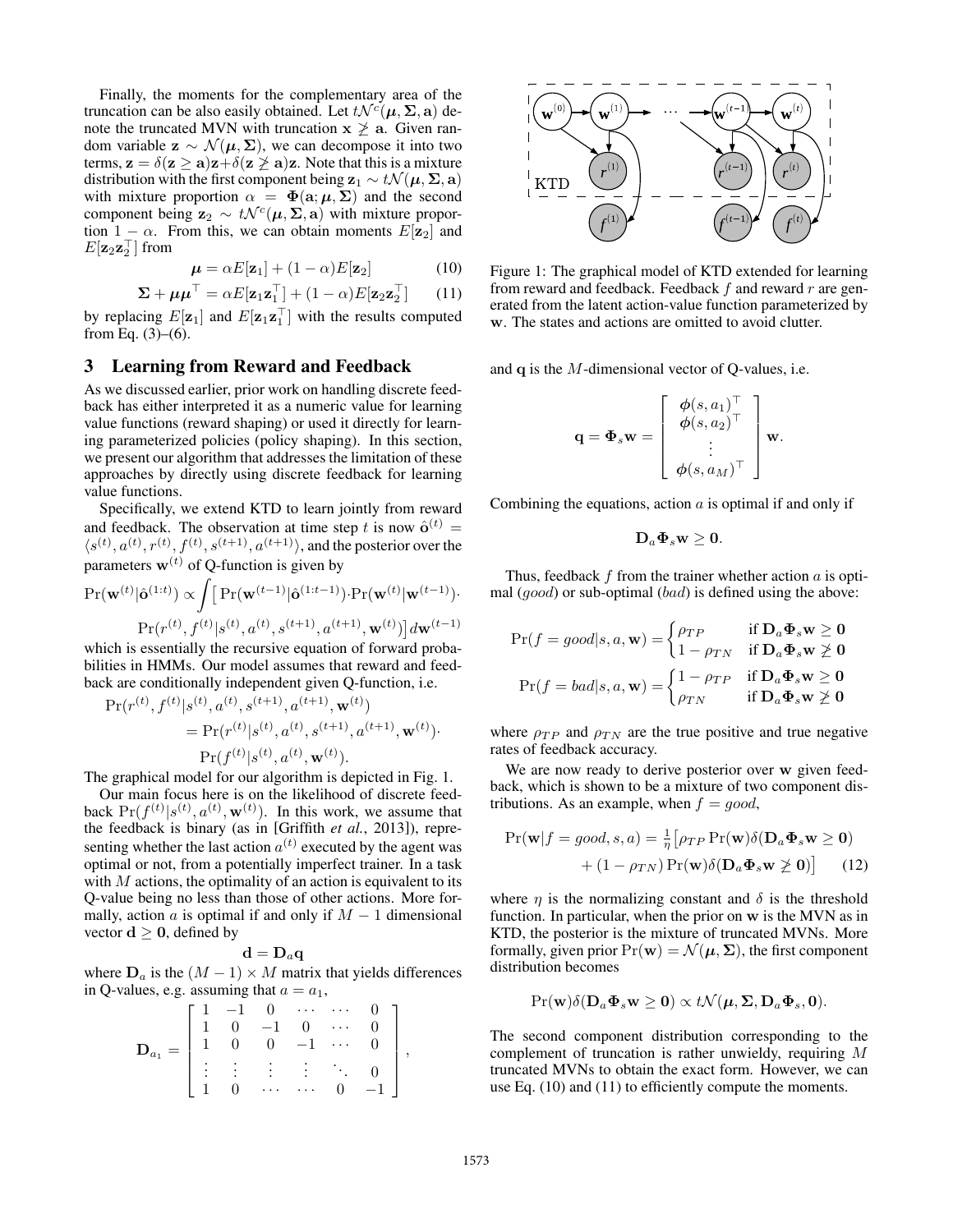Algorithm 2: KTD update for reward and feedback **In** :  $\hat{\mathbf{o}}^{(t)} = \langle s^{(t)}, a^{(t)}, r^{(t)}, f^{(t)}, s^{(t+1)}, a^{(t+1)} \rangle$ : state transition, reward, and feedback observation;  $\mu^{(t-1)}, \sum_{(t)}^{(t-1)}$ : mean, cov of  $Pr(\mathbf{w}^{(t-1)} | \hat{\mathbf{o}}^{(1:t-1)})$ **Out:**  $\mu^{(t)}, \Sigma^{(t)}$ : mean, cov of Pr( $\mathbf{w}^{(t)} | \hat{\mathbf{o}}^{(1:t)}$ ) Obtain  $\boldsymbol{\mu}_r^{(t)}$ ,  $\boldsymbol{\Sigma}_r^{(t)}$  from KTD update (Alg. 1) Obtain mean and cov  $\langle \mu_1, \Sigma_1 \rangle$  of  $t\mathcal{N}(\boldsymbol{\mu}_r, \boldsymbol{\Sigma}_r, \mathbf{D}_{a^{(t)}} \boldsymbol{\Phi}_{s^{(t)}}, \mathbf{0})$ , as well as  $\alpha = \int \phi(\mathbf{w}; \mu_r, \Sigma_r) \delta(D_a \Phi_s \mathbf{w} \geq 0) d\mathbf{w}$ , by Eq. (8)–(9) Obtain mean and cov  $\langle \mu_2, \Sigma_2 \rangle$  of  $t\mathcal{N}^c(\mu_r, \Sigma_r, D_{a^{(t)}} \Phi_{s^{(t)}}, 0)$  by Eq. (10)–(11) if  $f^{(t)} = good$  then  $c_1 = \frac{\rho_{TP} \alpha}{\rho_{TP} \alpha + (1 - \rho_{TN})(1 - \alpha)}, c_2 = 1 - c_1$ else %  $f^{(t)} = bad$  $c_1 = \frac{(1-\rho_{TP})\alpha}{(1-\rho_{TP})\alpha+\rho_{TN}(1-\alpha)}, c_2 = 1 - c_1$  $\boldsymbol{\mu}^{(t)} = \sum_{i=1}^2 c_i \boldsymbol{\mu}_i$  $\boldsymbol{\Sigma}^{(t)} = \sum_{i=1}^2 c_i (\boldsymbol{\Sigma}_i + \boldsymbol{\mu}_i \boldsymbol{\mu}_i^\top) - \boldsymbol{\mu}^{(t)} {\boldsymbol{\mu}^{(t)}}^\top$ 

Finally, combining the results, the posterior is given by

$$
\begin{split} \Pr(\mathbf{w}^{(t)}|\hat{\mathbf{o}}^{(1:t)}) & \propto \!\!\int \! \big[\Pr(\mathbf{w}^{(t-1)}|\hat{\mathbf{o}}^{(1:t-1)})\!\cdot\!\Pr(\mathbf{w}^{(t)}|\mathbf{w}^{(t-1)})\!\cdot\!\!\\ &\qquad \qquad \underbrace{\Pr(r^{(t)}|s^{(t)},a^{(t)},s^{(t+1)},a^{(t+1)},\mathbf{w}^{(t)})\big]d\mathbf{w}^{(t-1)}}_{\text{KTD update}} \\ &\qquad \qquad \cdot \underbrace{\Pr(f^{(t)}|s^{(t)},a^{(t)},\mathbf{w}^{(t)})}_{\text{feedback likelihood}}. \end{split}
$$

Thus, we first perform KTD update using reward  $r^{(t)}$ , and then use Eq. (12) to update the posterior using feedback  $f^{(t)}$ .

The remaining challenge is that the number of mixture components grows exponentially in the number of updates. Although there are a number of techniques to mitigate the problem, our implementation leverages moment matching with a single MVN: we first compute the moments of the two component distributions in Eq. (12) to approximate each of them as MVN, and then compute the moments of the mixture to further approximate it as a single MVN (see Alg. 2).

We note in passing that our probabilistic model of feedback shares similarity with [Boutilier, 2002], where the truncated univariate Normal distribution was used to infer user preferences. In our model, the role of the truncated distribution is different, inferring differences in Q-values for BRL, as well as being extended to multi-dimensional plane truncations.

### 4 Unknown Feedback Accuracy

In this section, we further extend the algorithm to the case where the agent does not have a-priori knowledge of the accuracy rate of trainer feedback. Given that there is no straightforward conjugate prior for the feedback likelihood and that the accuracy rate is represented by just two parameters  $\rho_{TP}$ and  $\rho_{TN}$ , we can take a simple grid-based filtering approach.

Specifically, we prepare *N* discrete levels of accuracy rates  $\{\boldsymbol{\rho}^{(i)} = \langle \rho_{TP}^{(i)}, \rho_{TN}^{(i)} \rangle | i = 1, \dots, N \times N \}$  and initialize them with uniform weight  $\omega^{(i)} = 1/N^2$ . Upon observing reward and feedback at each time step, we update posterior over w for each  $\rho^{(i)}$  using Alg. 2. Then, weights are updated by

$$
\Pr(\boldsymbol{\rho}^{(i)}|r, f) \propto \int \Pr(\boldsymbol{\rho}^{(i)}, \mathbf{w}, r, f) d\mathbf{w}
$$
\n
$$
= \left[ \int \Pr(\mathbf{w}) \Pr(r|\mathbf{w}) \Pr(f|\mathbf{w}, \boldsymbol{\rho}^{(i)}) d\mathbf{w} \right] \Pr(\boldsymbol{\rho}^{(i)})
$$
\n
$$
\propto \left[ \int \Pr(\mathbf{w}|r) \Pr(f|\mathbf{w}, \boldsymbol{\rho}^{(i)}) d\mathbf{w} \right] \Pr(\boldsymbol{\rho}^{(i)})
$$
\n
$$
= \left[ \int \Pr(\mathbf{w}|r) \Pr(f|\mathbf{w}, \boldsymbol{\rho}^{(i)}) d\mathbf{w} \right] \omega^{(i)} = \eta^{(i)} \omega^{(i)},
$$

That is, we scale each weight  $\omega^{(i)}$  by factor  $\eta^{(i)} = \int \Pr(\mathbf{w}|r) \Pr(f|\mathbf{w}, \rho^{(i)}) d\mathbf{w}$ . The first term  $\Pr(\mathbf{w}|r)$  of the integrand is the MVN posterior from KTD. The second term  $\Pr(f|\mathbf{w}, \boldsymbol{\rho}^{(i)})$  is the feedback likelihood, e.g. when  $f = good$ for state *s* and action *a*,

$$
\Pr(f = good | \mathbf{w}, \boldsymbol{\rho}^{(i)})
$$
  
=  $[\rho_{TP}^{(i)} \delta(\mathbf{D}_a \mathbf{\Phi}_s \mathbf{w} \ge \mathbf{0}) + (1 - \rho_{TN}^{(i)}) \delta(\mathbf{D}_a \mathbf{\Phi}_s \mathbf{w} \ge \mathbf{0})].$ 

Thus, we can see that  $\eta^{(i)}$  is the normalizing constant  $n$  in Eq. (12). Combining the results, the weights are updated by

$$
\omega_{new}^{(i)} = \frac{\eta^{(i)}}{\sum_j \eta^{(j)}} \omega_{old}^{(i)},
$$

which represents the posterior probability of  $\rho^{(i)}$ .

# 5 Experiments

Experiments were conducted on the following four RL tasks:

- (a) Inverted pendulum [Lagoudakis and Parr, 2003] is a problem where the objective is to balance a pendulum at the upright position by applying forces to the attached cart. This problem consists of 2 state variables (the angle and the angular velocity of the pendulum) and 3 actions (left force, right force, or no force).
- (b) Mountain car [Sutton and Barto, 1998] is a problem where the objective is to drive an under-powered car up to a hill from a valley as soon as possible. The car must oscillate at the bottom of the valley to gain enough momentum. The problem consists of 2 state variables (the position and velocity of the car) and 3 actions (accelerate forward, accelerate backward, or no acceleration).
- (c) Acrobot [Sutton and Barto, 1998] is a problem where the objective is to swing up a two-link under-actuated robot as soon as possible. The first link is suspended from a point and the second can exert torque. Similar to mountain car, it must swing back and forth to gain enough momentum to raise the tip of the second link. The problem consists of 4 state variables (the angle and angular velocity of each joint) and 3 actions (positive torque, negative torque, or no torque).
- (d) Octopus arm [Engel *et al.*, 2005] is a challenging problem where the objective is to control a simulated model of the octopus arm to touch a given target as soon as possible. A detailed description of the model can be found in [Yekutieli *et al.*, 2005]. The problem consists of 82 state variables and 32 action variables. We used the simulation code provided in the 2009 RL competition, which discretized the action space into 8 representative actions<sup>4</sup>.

<sup>4</sup> https://code.google.com/archive/p/rl-competition/downloads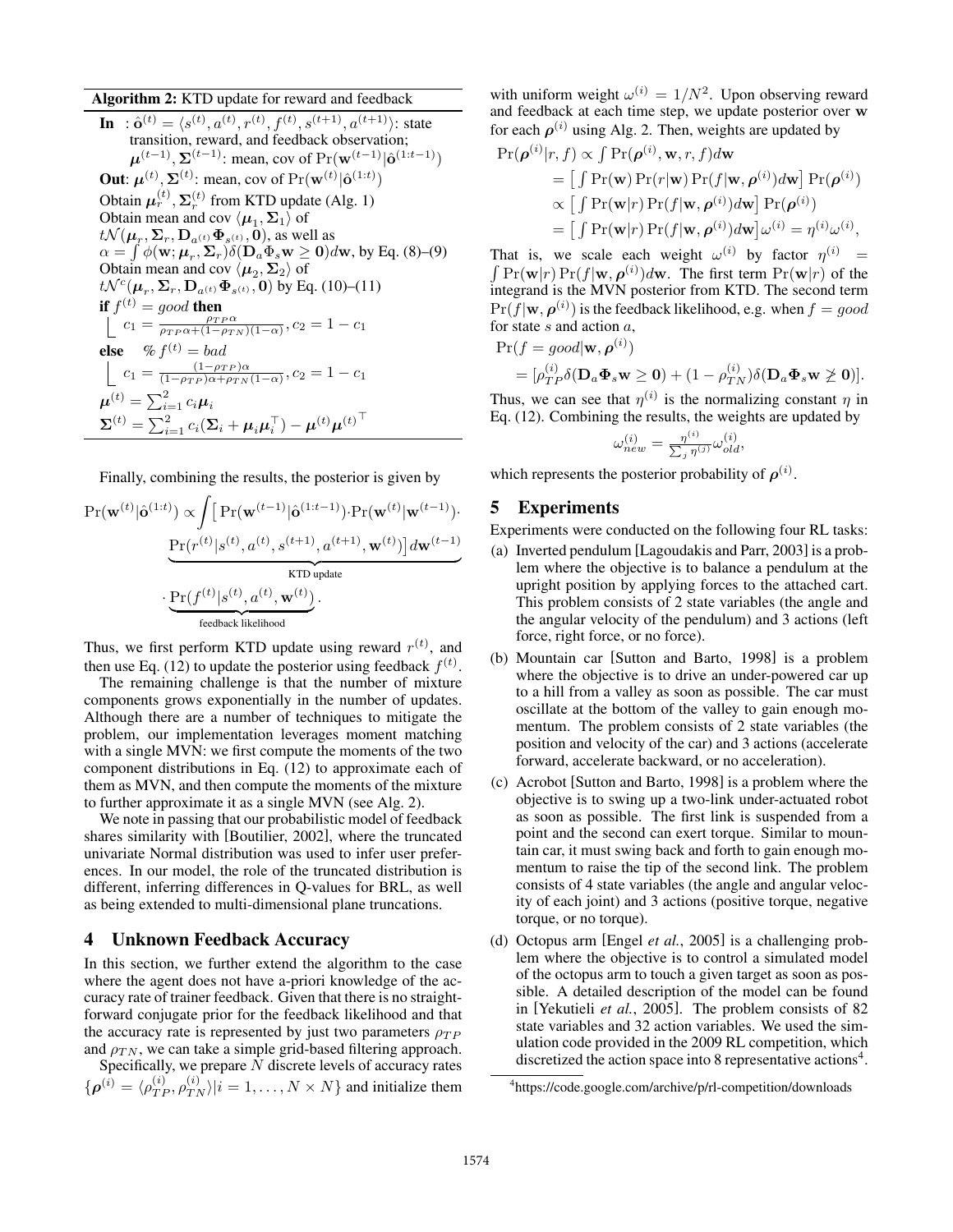| Problem  | $\boldsymbol{\phi}(s,a)$ | $dim(\mathbf{w})$ | Prior w                                  | $\sigma_r$  |
|----------|--------------------------|-------------------|------------------------------------------|-------------|
| Pendulum | <b>RBF</b>               | $25\times3$       | $\mathcal{N}(\mathbf{0},\mathbf{I})$     | 0.5         |
| Mt. Car  | <b>RBF</b>               | $25\times3$       | $\mathcal{N}(\mathbf{0}, 0.1\mathbf{I})$ | 0.5         |
| Acrobot  | <b>RBF</b>               | $256\times3$      | $\mathcal{N}(\mathbf{0},\mathbf{I})$     | 0.5         |
| Octopus  | <b>RBF</b>               | $332\times8$      | $\mathcal{N}(-20, I)$                    | $\sqrt{10}$ |

Table 1: Experimental settings for each problem

Our algorithm, KTD+FB, which extends KTD to learn simultaneously from reward and feedback, is compared to the following algorithms:

- *•* KTD: A model-free BRL that learns only from reward.
- *•* Bayesian Q-learning with policy shaping (BQL+PS) [Griffith *et al.*, 2013]: To the best of our knowledge, this is the only BRL algorithm that is capable of learning simultaneously from reward and discrete feedback. However, this algorithm cannot be used directly since it assumes discrete state space to represent policies. Thus, we modified the algorithm to use softmax distribution to represent policies for continuous state space

$$
\pi_{\mathbf{v}}(s, a) = \frac{\exp(\boldsymbol{\phi}(s, a) \mid \mathbf{v})}{\sum_{a'} \exp(\boldsymbol{\phi}(s, a')^\top \mathbf{v})},
$$

and to learn policy parameter v by maximizing loglikelihood with an  $\ell_2$  penalty term, given by

$$
\max_{\mathbf{v}} \sum_{\tau=1}^{t} f^{(\tau)} \log[\rho_{TP} \pi_{\mathbf{v}}(s^{(\tau)}, a^{(\tau)}) + (1 - \rho_{TN}) (1 - \pi_{\mathbf{v}}(s^{(\tau)}, a^{(\tau)}))]
$$

$$
+ (1 - f^{(\tau)}) \log[(1 - \rho_{TP}) \pi_{\mathbf{v}}(s^{(\tau)}, a^{(\tau)}) + \rho_{TN} (1 - \pi_{\mathbf{v}}(s^{(\tau)}, a^{(\tau)}))] - \lambda \|\mathbf{v}\|_{2},
$$

where  $f^{(\tau)} = 1$  if the feedback was *good* and 0 otherwise. We also replaced BQL with KTD since the latter has a more theoretical background. However, note that this extension not only doubles the parameters (w and v), but also requires performing a non-convex optimization at each time step, which incurs a significant amount of computation (LBFGS was used in this paper).

In order to simulate feedback generation, we first obtained reference policy for each problem. For inverted pendulum, we used the straightforward optimal policy as the reference policy: if the pendulum is moving toward the upright position, do nothing; otherwise, apply the force in the reverse direction to prevent the pendulum from falling down. For mountain car and acrobot, we obtained reference policies by running KTD for sufficiently many time steps. For octopus arm, we used a heuristic policy that unfolds arm whenever it is bent and rotates the base towards the target. Then, we generated feedback by comparing the reference policy versus the agent's action and perturbing the feedback signal with parameters  $\rho_{TP}$  and  $\rho_{TN}$ .

Tbl. 1 summarizes the algorithm parameter settings for each problem. Regarding action-selection strategy at each time step, we adopted a simple exploration policy motivated by LinUCB [Li *et al.*, 2010], where we select the action *a*

| Problem  | Known $\rho$     | Unknown $\rho$   | <b>KTD</b>        |
|----------|------------------|------------------|-------------------|
|          | (Alg. 2)         | (Sec. 4)         | (Alg. 1)          |
| Pendulum | $4.09 \pm 0.14$  | $4.73 \pm 0.13$  | $104.70 \pm 1.33$ |
| Mt. Car  | $26.68 + 0.33$   | $27.03 \pm 0.30$ | $6.62 \pm 0.19$   |
| Acrobot  | $13.11 \pm 0.18$ | $13.35 + 0.12$   | $1.48 + 0.06$     |
| Octopus  | $5.55 + 0.43$    | $2.38 \pm 0.36$  | $1.43 \pm 0.26$   |

Table 2: Number of finished episodes after initial 2000 time steps (4000 time steps for octopus arm) with feedback from a perfect trainer.

with the maximum index

$$
q(s^{(t)}, a) = \phi(s^{(t)}, a)^{\top} \boldsymbol{\mu}^{(t)} + c \sqrt{\phi(s^{(t)}, a)^{\top} \boldsymbol{\Sigma}^{(t)} \phi(s^{(t)}, a)},
$$

with  $c = 2$  held fixed throughout time steps. The idea here is that we want to execute the action with the maximally estimated Q-value biased by the confidence in the estimate.

We first compared the learning performance when the trainer feedback was accurate, i.e.  $\rho_{TP} = \rho_{TN} = 1$ . Fig. 2 shows the results in the first 5000 time steps (12000 time steps for octopus arm). We can clearly observe that providing the agent with accurate feedback enables learning the optimal policy very quickly. In inverted pendulum, the total number of failures of KTD+FB in 5000 time steps was merely 4 on average, and all of them occurred in the very early stage. Although the performance gap between KTD+FB and BQL+PS was very small in acrobot, it was clearly noticeable in other domains. Overall, the performance improvement of KTD+FB over BQL+PS was statistically significant in all problems.

Fig. 3 shows the learning performance of KTD+FB with different feedback accuracy rates in the first 2000 time steps (12000 time steps for octopus arm). We used five accuracy rate settings  $\rho_{TP} = \rho_{TN} \in \{0.5, 0.6, 0.7, 0.8, 0.9, 1.0\}$ . As naturally expected, the learning performance improved as we increased the feedback accuracy. When  $\rho_{TP} = \rho_{TN} = 0.5$ , KTD+FB reduces to KTD with a minor difference due to numerical error. In addition, although not shown in the plots, our algorithm shows symmetric learning performance with an *adversarial* trainer, i.e.  $\rho < 0.5$ . For example, learning performance was same for  $\rho = 0$  (a fully adversarial trainer who always lies) and  $\rho = 1$ .

Tbl. 2 compares the learning performance when the feedback accuracy is known to the agent (Alg. 2) versus unknown to the agent with the accurate trainer. We used the Bayesian filtering algorithm in Sec. 4 with 36 levels of accuracy rates  $(\rho_{TP}, \rho_{TN}) \in \{0.5, 0.6, ..., 0.9, 1.0\} \times$ *{*0*.*5*,* 0*.*6*,...,* 0*.*9*,* 1*.*0*}*. The filtering algorithm performed quite well without the information on feedback accuracy, even showing almost same performance in Mountain car and Acrobot.

#### 6 Discussion and Future Work

In this paper, we presented a model-free BRL algorithm for learning simultaneously from reward and behavior feedback. Our algorithm extends KTD to the setting where the trainer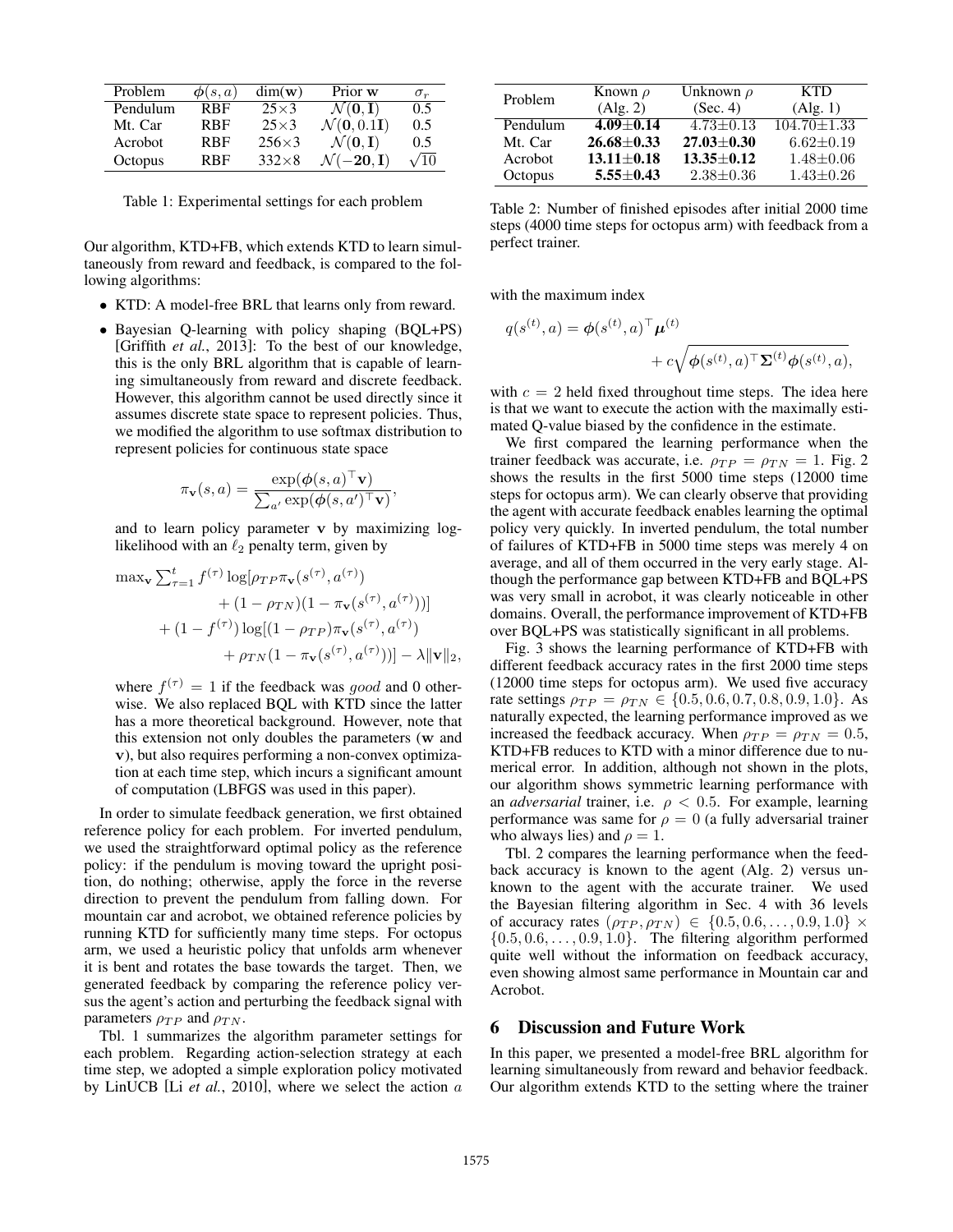

Figure 2: Learning performance of each algorithm with feedback from a perfect trainer, measured by the number of finished episodes over time steps. The end of an episode corresponds to a failure in inverted pendulum, whereas a success in other problems. In the case of octopus arm, we forced the episode to restart with a failure if the target was not touched for 1500 time steps. The plots are averaged over 100 trials (40 trials for octopus arm) and error bars indicate standard errors.



Figure 3: Learning performance (i.e. the number of finished episodes) during initial 2000 time steps (12000 time steps for octopus arm) with different feedback accuracy rate.

provides, with some error, binary feedback on whether the last action executed by the agent was optimal or not. The probabilistic model behind the algorithm treats the reward from the environment and the feedback from the trainer as two conditionally independent observations generated from the latent Q-value function. At the core of our approach is the generative model of feedback using the MVN with plane truncation, which yields a mixture of truncated MVNs as posterior. We leveraged an efficient technique for computing the first and second moments of truncated MVNs, which allows us to perform m-projection (i.e. moment matching) of the posterior over value functions using a single MVN.

In recent years, there has been a significant growth of interest in (Bayesian) RL agents capable of learning from discrete trainer feedback. One of the ways of achieving this is to use reward shaping [Ng *et al.*, 1999], which requires converting the discrete feedback into numeric values. However, this approach cannot assure that the agent never executes bad actions again as the shaping function only serves as a behavior bias. In addition, this approach generally requires a complete specification of feedback for every state and action before execution, which may be hard to fulfill in practice. Another approach is to use policy shaping [Loftin *et al.*, 2016], which uses explicit models of policies to directly learn from discrete feedback. However, since it is not trivial to reflect reward in learning the policy, an independent model for reward learning is typically used [Griffith *et al.*, 2013]. As a consequence, we cannot readily use Bayes exploration policies [Dearden *et al.*, 1998], such as Value of Perfect Information (VPI), Thompson

sampling, or Bayes upper confidence bound in an integrated manner. Our work overcomes these limitations through a probabilistic model that allows us to infer the value function jointly from reward and discrete feedback. Consequently, our agent will never execute bad actions again if the feedback is trusted (unlike reward shaping), and is capable of making better informed choices of actions (unlike policy shaping).

There are a number of directions for future work. First, computing the moments of truncated MVNs requires evaluating the MVN cumulative distribution function. In our case, although we are using thousands of features, the dimension of truncated MVN required to compute moments is effectively reduced to the number of actions. Still, in an environment with a large number of actions, we need a more efficient way of computing moments. In this respect, a low-rank approximation of the covariance matrix may be promising, as well as a variational inference approach. Second, it would be interesting to extend the model to capture the feedback strategy of the trainer as in [Loftin *et al.*, 2016]. Lastly, although we took a grid-based discretization to handle unknown accuracy rate of feedback, a more sophisticated filtering algorithm would be promising.

## Acknowledgments

This work was supported by R.O.K. MSIP/IITP (B0101- 16-0307), DAPA/ADD (UD140022PD), U.S. AFOSR, ARO, DARPA, DOT, NSF, and ONR